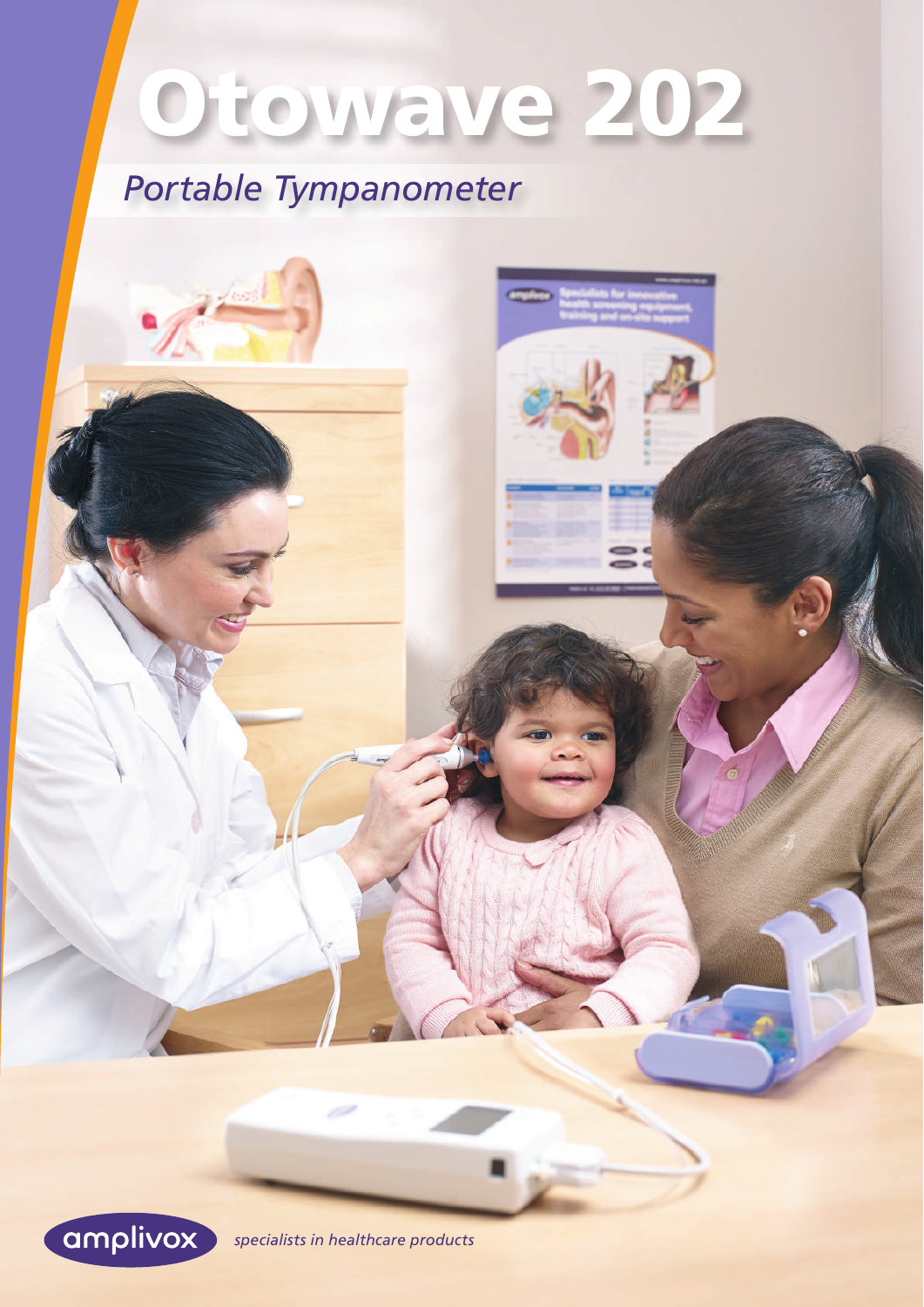

**The Amplivox Otowave 202 provides fast, objective middle ear measurements to assist with the identification of middle ear disorders in neonates, children and adults.**

## **Functionality**

There are two versions of the Amplivox Otowave 202 available:

The Otowave 202-H option features a comprehensive range of test functions including user defined 226Hz and 1000Hz probe tone impedance measurements and a user programmable range of both ipsi and contra lateral reflex test measurements at 500Hz, 1kHz, 2kHz and 4kHz.

The standard Otowave 202 provides 226Hz probe tone impedance measurements together with a user programmable range of both ipsi and contra lateral reflex test measurements at 500Hz, 1kHz, 2kHz and 4kHz.

### **Ease of use**

When testing neonates and children, very fast, accurate middle ear measurements are essential. The advanced technology within the Otowave 202 makes this possible. The Otowave 202 is also very intuitive to use with on-screen information displayed before, during and after the automatic test.

# **Tympanometry**

When using the Otowave 202 in 226Hz probe tone mode, the compliance peak, compliance peak pressure, gradient and ear canal volume can be measured within seconds.

226Hz display

When using the Otowave 202-H option in 1000Hz probe tone mode, users can easily select a preferred display by simply pressing the probe function key to switch between:

- Scalar mode: a traditional admittance tympanogram, as above (Y only compensation)
- Vector mode: a tympanogram displaying B-G compensation

Vector



• Component mode: the separate admittance (Y), susceptance (B) and conductance (G) measurements are displayed for clinical review







The ear canal volume is displayed whichever 1000Hz mode is selected.

# **Acoustic reflex measurements**

User-defined ipsi and contra lateral reflex test measurements can be easily added to the test sequence to ensure a comprehensive test routine that is completed in the minimum amount of time.

This user programmable acoustic reflex function includes reflex frequency selection, levels and sensitivity. The large display area facilitates a graphical display of the reflex response and a pass/no response indication.

| REFLEX FREQUENCIES T              |      |       |
|-----------------------------------|------|-------|
| 500 1K 2K 4K<br>IPsi <sup>E</sup> |      |       |
| Cancel                            | $+1$ | Savel |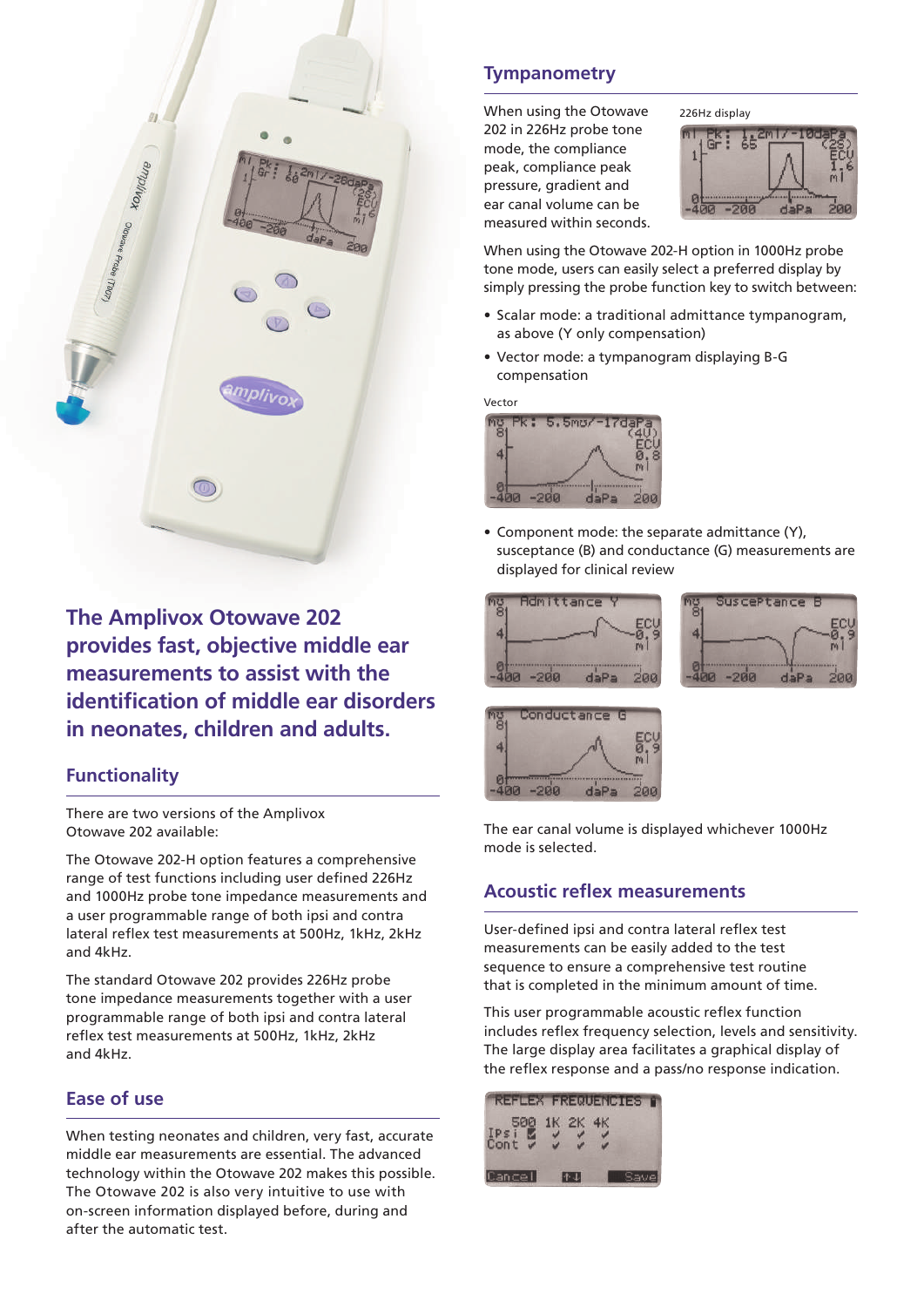

#### **Recording results**

Based upon user requirements, results can be:

- Saved within internal memory with a patient identifier
- Printed via an infra-red connection to the optional portable printer
- Transferred via USB to a PC for viewing and printing using the Amplivox Tympview application
- Transferred via USB to the NOAH database using the Amplivox NOAH Impedance module





#### **Usage and portability**

Lightweight and compact, the Otowave 202 is designed to be used as a totally portable 'go anywhere' tympanometer and can be used with either alkaline or rechargeable batteries. Additionally the Otowave 202 can be mains powered if preferred. The Otowave 202 can also easily be used in a static clinical setting, where its small size is of great benefit when clinic space is at a premium.

#### **Summary of key features**

- Fast, accurate impedance measurements
- Choice of 226Hz or 1000Hz tympanometry probe tone (202-H)
- Programmable ipsilateral reflex tests
- Programmable contralateral reflex tests
- Separate admittance, susceptance and conductance measurements (202-H)
- Totally portable
- Intuitive use
- Large graphics display
- User defined results recording options